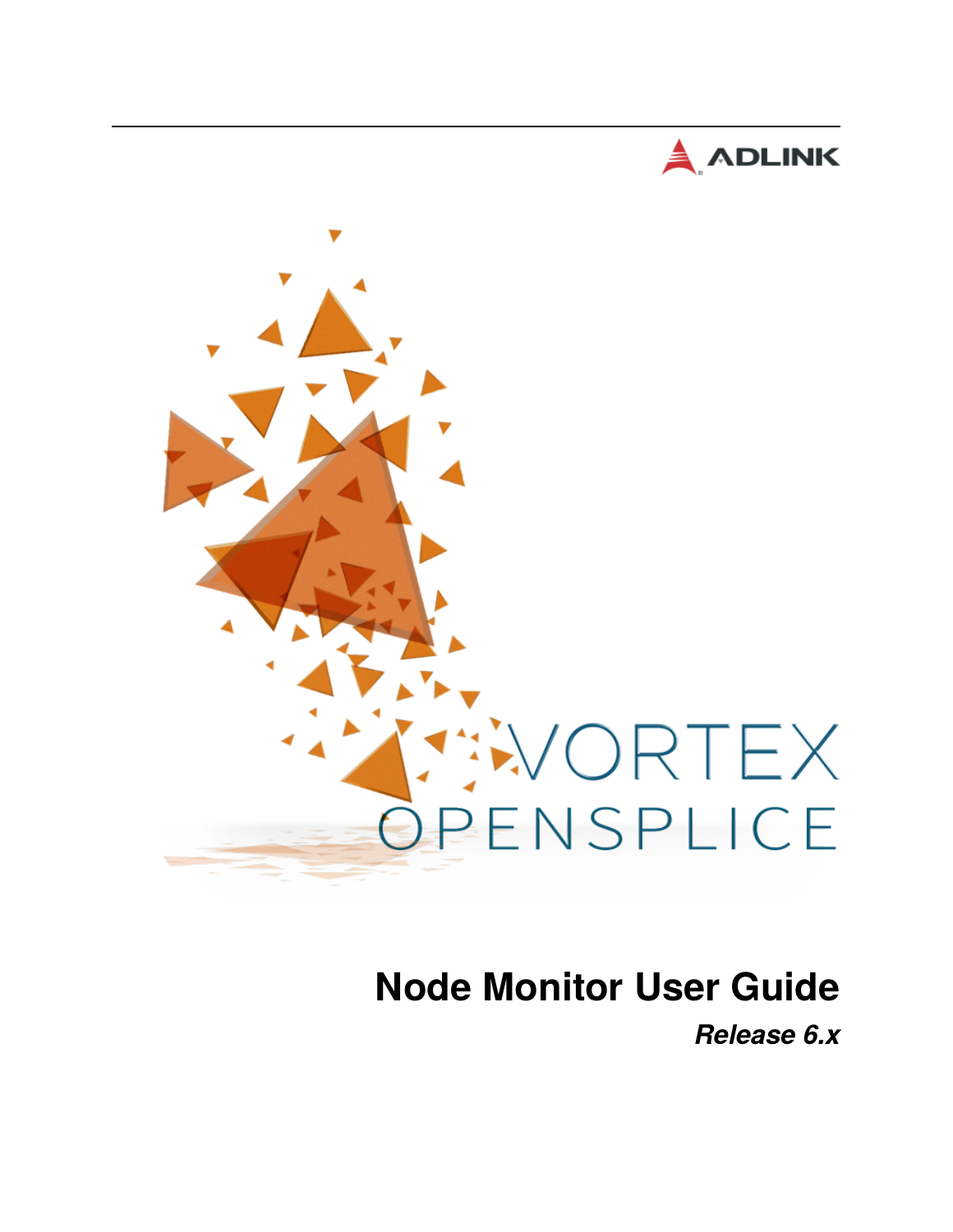# **CONTENTS**

| $\mathbf{1}$            | <b>Preface</b><br>About the Vortex OpenSplice Node Monitor User Guide<br>1.1<br>1.2                        | $\mathbf{1}$<br>$\mathbf{1}$<br>$\mathbf{1}$                                                            |
|-------------------------|------------------------------------------------------------------------------------------------------------|---------------------------------------------------------------------------------------------------------|
| $\overline{2}$          | <b>Introduction</b><br>2.1                                                                                 | $\overline{2}$<br>$\overline{c}$                                                                        |
| $\mathbf{3}$            | <b>Starting and Stopping Node Monitor</b><br>3.1<br>3.2                                                    | 3<br>3<br>$\overline{3}$                                                                                |
| $\overline{\mathbf{4}}$ | <b>Configuring Node Monitor</b><br>4.1<br>Default configuration file (application.conf)<br>4.2             | $\overline{\mathbf{4}}$<br>$\overline{4}$<br>$\overline{4}$                                             |
| 5                       | Data Available through Node Monitor<br>5.1<br>5.2<br>5.3<br>5.4<br>5.5<br>5.6<br>5.7<br>5.8<br>5.9<br>5.10 | 6<br>6<br>6<br>6<br>$\overline{7}$<br>$\overline{7}$<br>$\overline{7}$<br>$\overline{7}$<br>8<br>8<br>8 |
| 6                       | <b>References</b>                                                                                          | 10                                                                                                      |
| 7                       | <b>Contacts &amp; Notices</b><br>7.1<br>7.2                                                                | 11<br>11<br>12                                                                                          |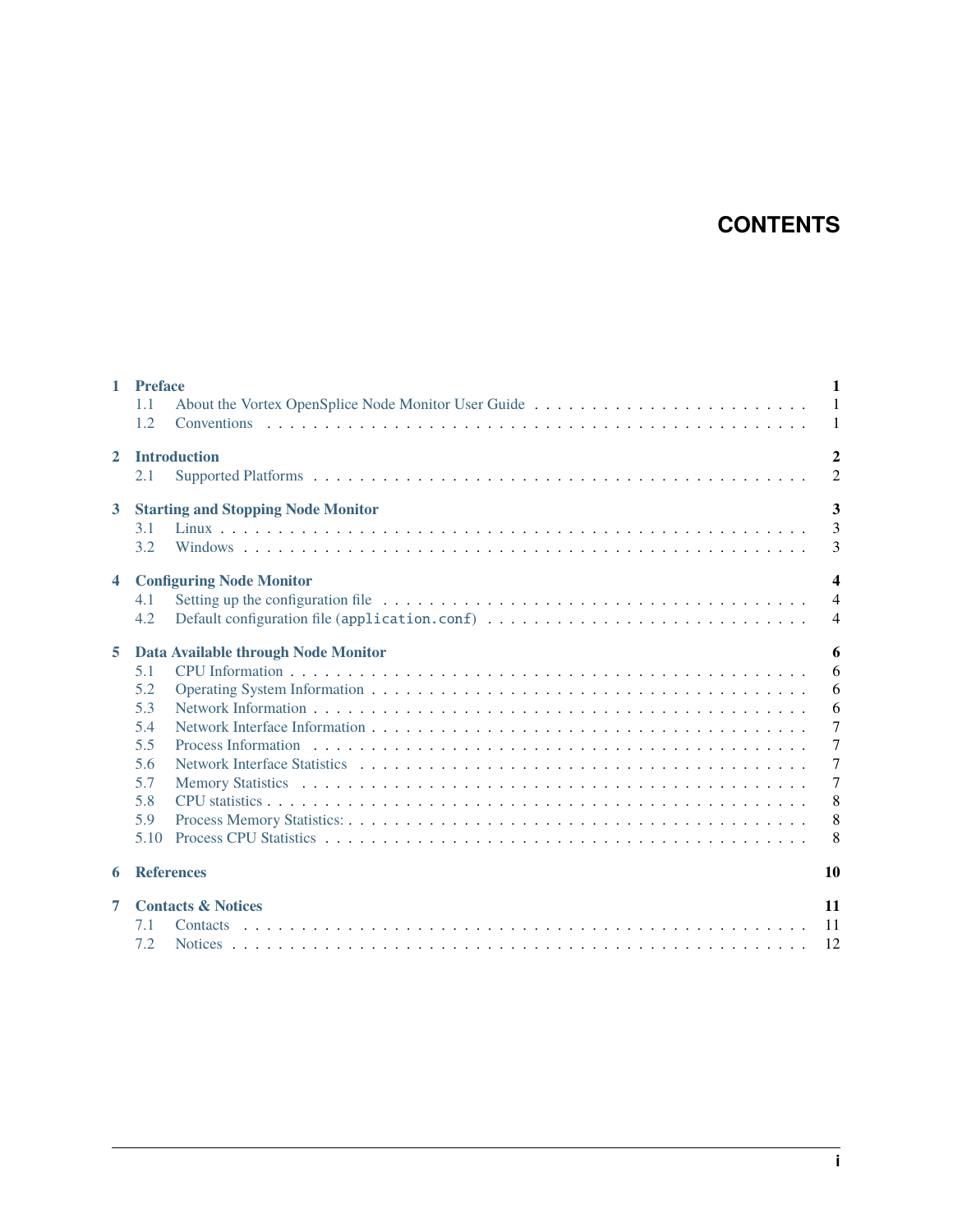### **ONE**

# **PREFACE**

# <span id="page-2-1"></span><span id="page-2-0"></span>**1.1 About the Vortex OpenSplice Node Monitor User Guide**

The *Vortex OpenSplice Node Monitor User Guide* provides the information needed by anyone who wants to monitor the statistics about the performance of a system.

*This Guide contains:*

- a list of supported platforms
- instructions for starting and stopping the Node Monitor
- descriptions of the Node Monitor configuration options
- a categorized list of the types of data that can be accessed with the Node Monitor

# <span id="page-2-2"></span>**1.2 Conventions**

The icons shown below are used in the Vortex product documentation to help readers to quickly identify information relevant to their specific use of OpenSplice.

| Icon           | <b>Meaning</b>                                                   |
|----------------|------------------------------------------------------------------|
|                | Item of special significance or where caution needs to be taken. |
| $\dot{i}$      | Item contains helpful hint or special information.               |
| <b>Windows</b> | Information applies to Windows (e.g. XP, 2003, Windows 7) only.  |
| Unix           | Information applies to Unix-based systems (e.g. Solaris) only.   |
| Linux          | Information applies to Linux-based systems $(e.g.$ Ubuntu) only. |
|                | C language specific.                                             |
| $C++$          | $C++$ language specific.                                         |
| C#             | C# language specific.                                            |
| Java           | Java language specific.                                          |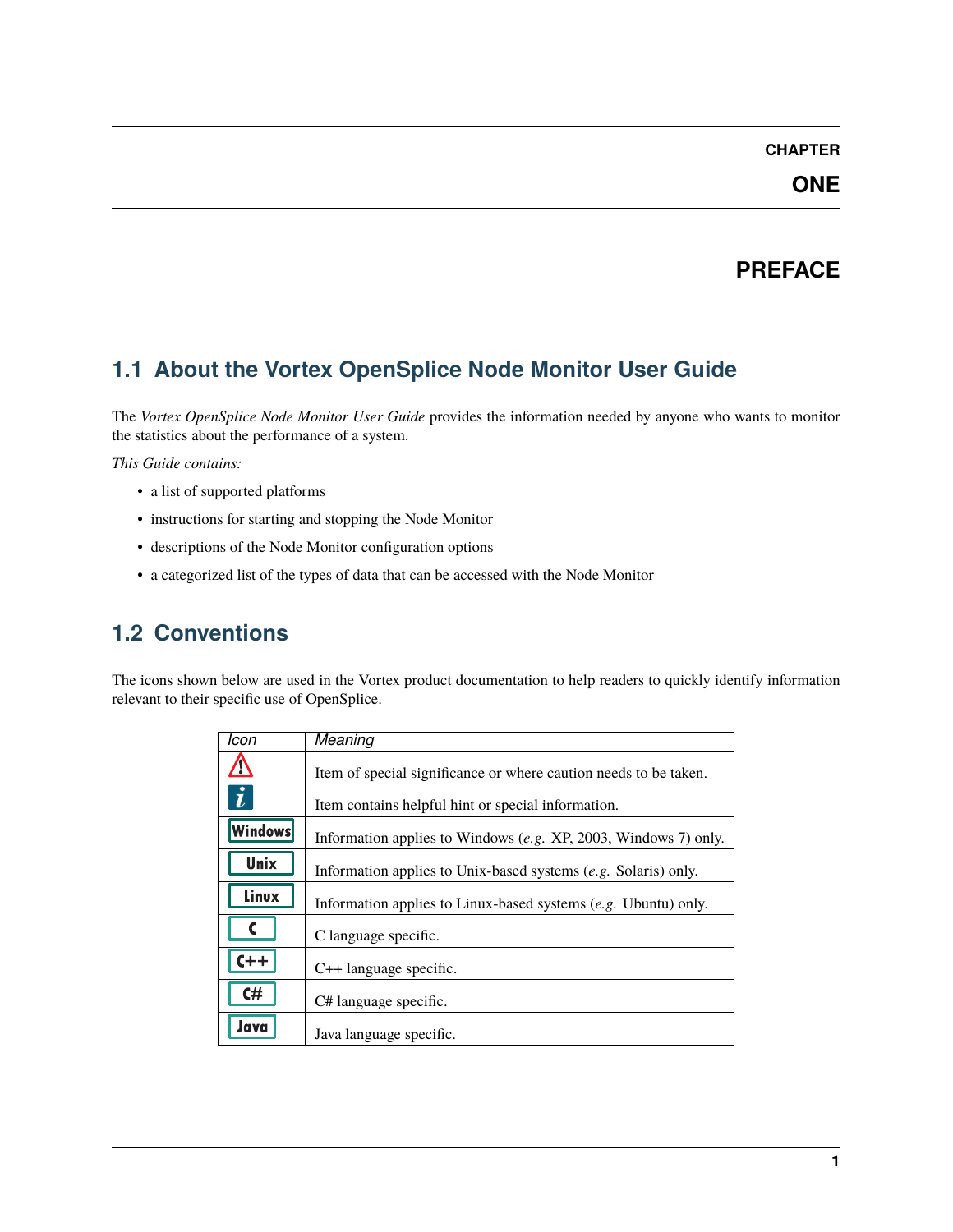# **INTRODUCTION**

<span id="page-3-0"></span>Node Monitor is a Vortex OpenSplice application implemented in the Java language which is installed as part of Vortex OpenSplice.

It is possible to use Node Monitor on platforms where both Vortex OpenSplice and the *[Sigar API](#page-11-1)* can be installed. See *[Supported Platforms](#page-3-1)* below for detailed information.

Node Monitor publishes the following system-monitoring data into the OpenSplice backbone:

- CPU information and statistics
- Memory statistics
- Network interface information and statistics
- Operating System information
- Process information and statistics

Refer to *[Data Available through Node Monitor](#page-7-0)* for complete list of data that can be obtained from Node Monitor.

# <span id="page-3-1"></span>**2.1 Supported Platforms**

- x86 / Linux kernel 2.6 and up (32/64-bit)
- x86 / Microsoft Windows 2003 Server/XP/7 (32/64-bit)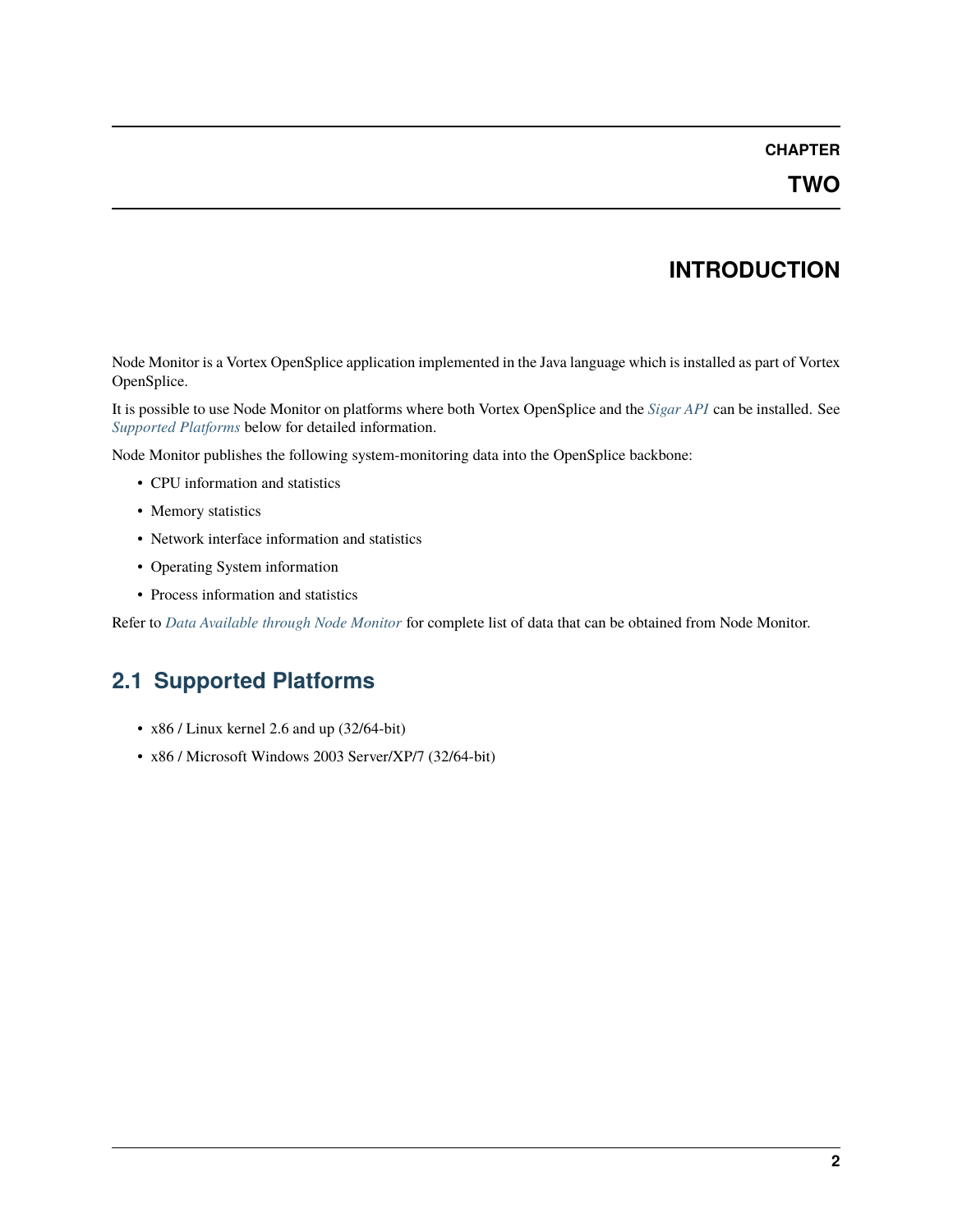#### **THREE**

# **STARTING AND STOPPING NODE MONITOR**

<span id="page-4-0"></span>The Vortex OpenSplice environment must be set up correctly before starting the Node Monitor. Please refer to the *Vortex OpenSplice Getting Started Guide* for detailed information about how to install and configure Vortex OpenSplice.

### <span id="page-4-1"></span>**3.1 Linux**

Source the release.com file from the shell command line to set up the Vortex OpenSplice environment.

To start Node Monitor, enter the following command in the shell:

Linux

> ./nodemon

### <span id="page-4-2"></span>**3.2 Windows**

To start Node Monitor, open an Vortex OpenSplice Command Prompt and enter the following command:

**Windows** 

> nodemon.bat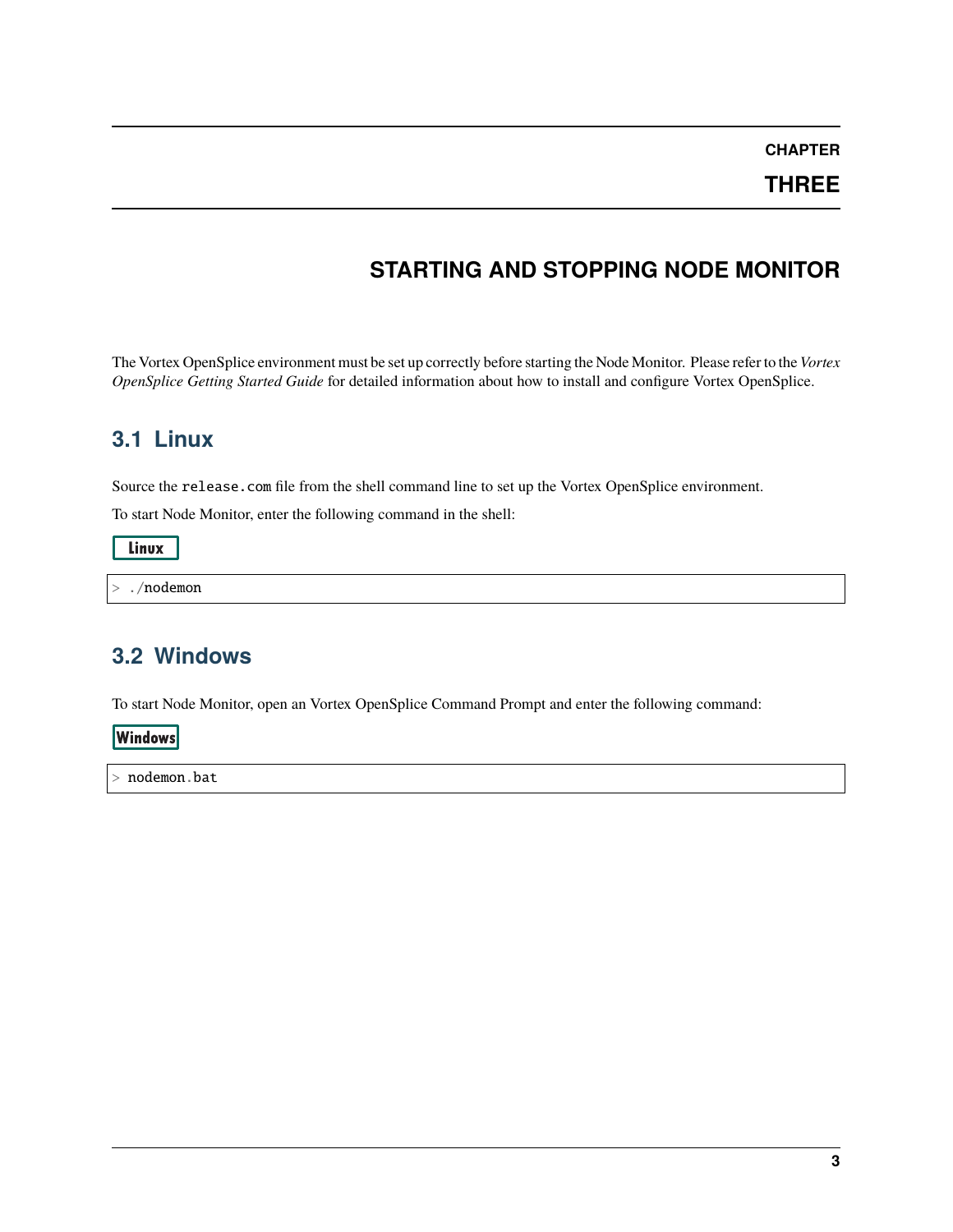### **CONFIGURING NODE MONITOR**

### <span id="page-5-1"></span><span id="page-5-0"></span>**4.1 Setting up the configuration file**

It is possible to control the frequency of the information and metrics that are pushed to the Vortex OpenSplice backbone. Setting the interval to -1 for a specific category will disable the push of monitoring data for that category.

To override the default configuration, create your own application.conf file in the same directory where you start the Node Monitor.

#### **4.1.1 Configuration parameters**

| domain                                                                                 | Domain ID of the OpenSplice system.                                                     |  |
|----------------------------------------------------------------------------------------|-----------------------------------------------------------------------------------------|--|
| partition                                                                              | Partition name to which monitoring data will be published. Default is NODE_INFO. Do not |  |
|                                                                                        | change this when using with Vortex Insight!                                             |  |
| historyDepth                                                                           | History depth for HistoryQosPolicy. -1 to keep all history.                             |  |
| cpuInfo                                                                                | CPU information interval in milliseconds. -1 to disable.                                |  |
| cpuStats                                                                               | CPU statistics interval in milliseconds. -1 to disable.                                 |  |
| memStats                                                                               | Memory statistics interval in milliseconds. -1 to disable.                              |  |
| netInfo                                                                                | Memory statistics interval in milliseconds. -1 to disable.                              |  |
| netInterfaceInfoNetwork interface information interval in milliseconds. -1 to disable. |                                                                                         |  |
|                                                                                        | netInterfaceStatVetwork interface statistics interval in milliseconds. -1 to disable.   |  |
| operatingSystemIDufcrating system information interval in milliseconds. -1 to disable. |                                                                                         |  |
| processInfo                                                                            | Process information interval in milliseconds. -1 to disable.                            |  |
| processCPUStats Process CPU statistics interval in milliseconds. -1 to disable.        |                                                                                         |  |
|                                                                                        | processMemoryStatistics interval in milliseconds. -1 to disable.                        |  |

# <span id="page-5-2"></span>**4.2 Default configuration file (**application.conf**)**

```
# define default scope variables to be used for setting the value of
other parameters.
default {
  domain = 0partition = NODE_INFO
 historyDepth = 10
  interval {
    information = 60000
    statistics = 2000
```
(continues on next page)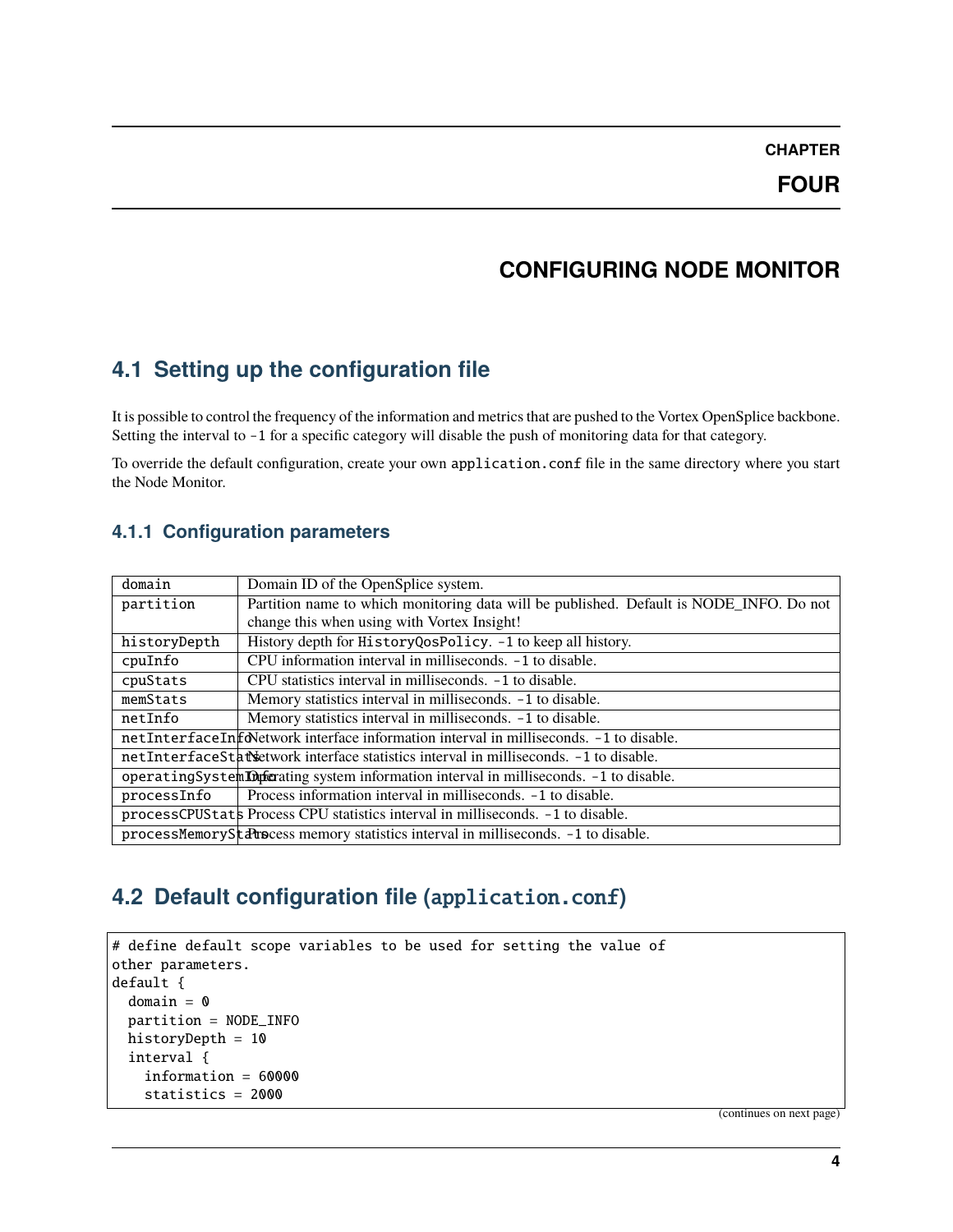(continued from previous page)

```
}
}
opensplice {
 hm {
    nodeinfoservice{
      domain = ${default.domain}
      partition = ${default.partition}
     historyDepth = ${default.historyDepth}
      interval {
        cpuInfo = ${default.interval.information}
        cpuStats = ${default.interval.statistics}
       memStats = ${default.interval.statistics}
       netInfo = ${default.interval.information}
       netInterfaceInfo = ${default.interval.information}
       netInterfaceStats = ${default.interval.statistics}
        operatingSystemInfo = ${default.interval.information}
        processCPUStats = ${default.interval.statistics}
       processInfo = ${default.interval.information}
       processMemoryStats = ${default.interval.statistics}
      }
    }
  }
}
```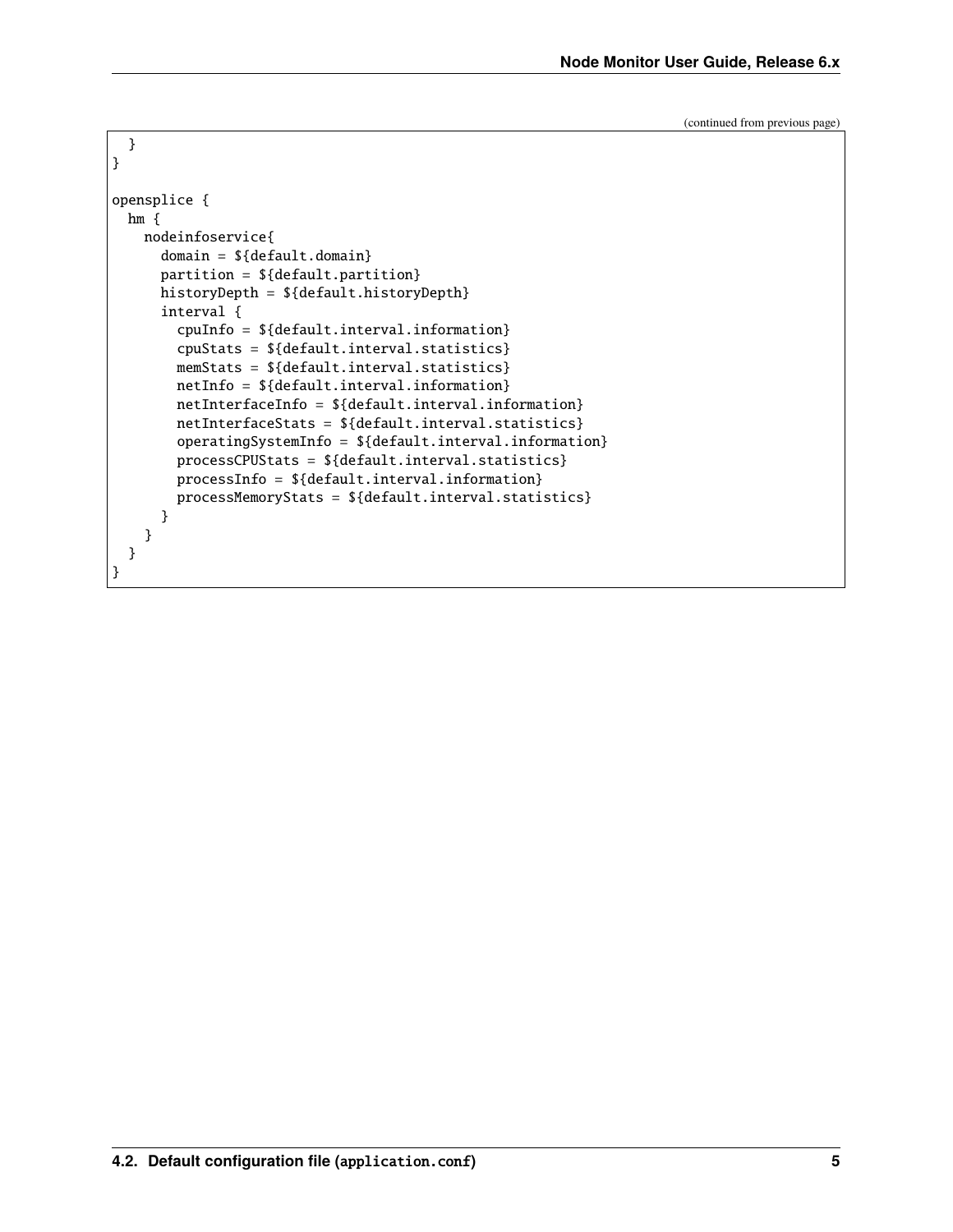#### **FIVE**

### **DATA AVAILABLE THROUGH NODE MONITOR**

#### <span id="page-7-1"></span><span id="page-7-0"></span>**5.1 CPU Information**

- Vendor
- CPU Model
- CPU Frequency
- Cache size
- Number of cores on the CPU

# <span id="page-7-2"></span>**5.2 Operating System Information**

- OS name
- Distribution name (*e.g.* Ubuntu 12.04)
- Architecture of the OS
- Linux kernel image version
- Vendor and vendor version
- Data model (32/64 bit *etc.*)
- Endianness

# <span id="page-7-3"></span>**5.3 Network Information**

- Primary interface primary address primary MAC address and primary netmask
- Domain name
- Default gateway default gateway interface
- Primary DNS and secondary DNS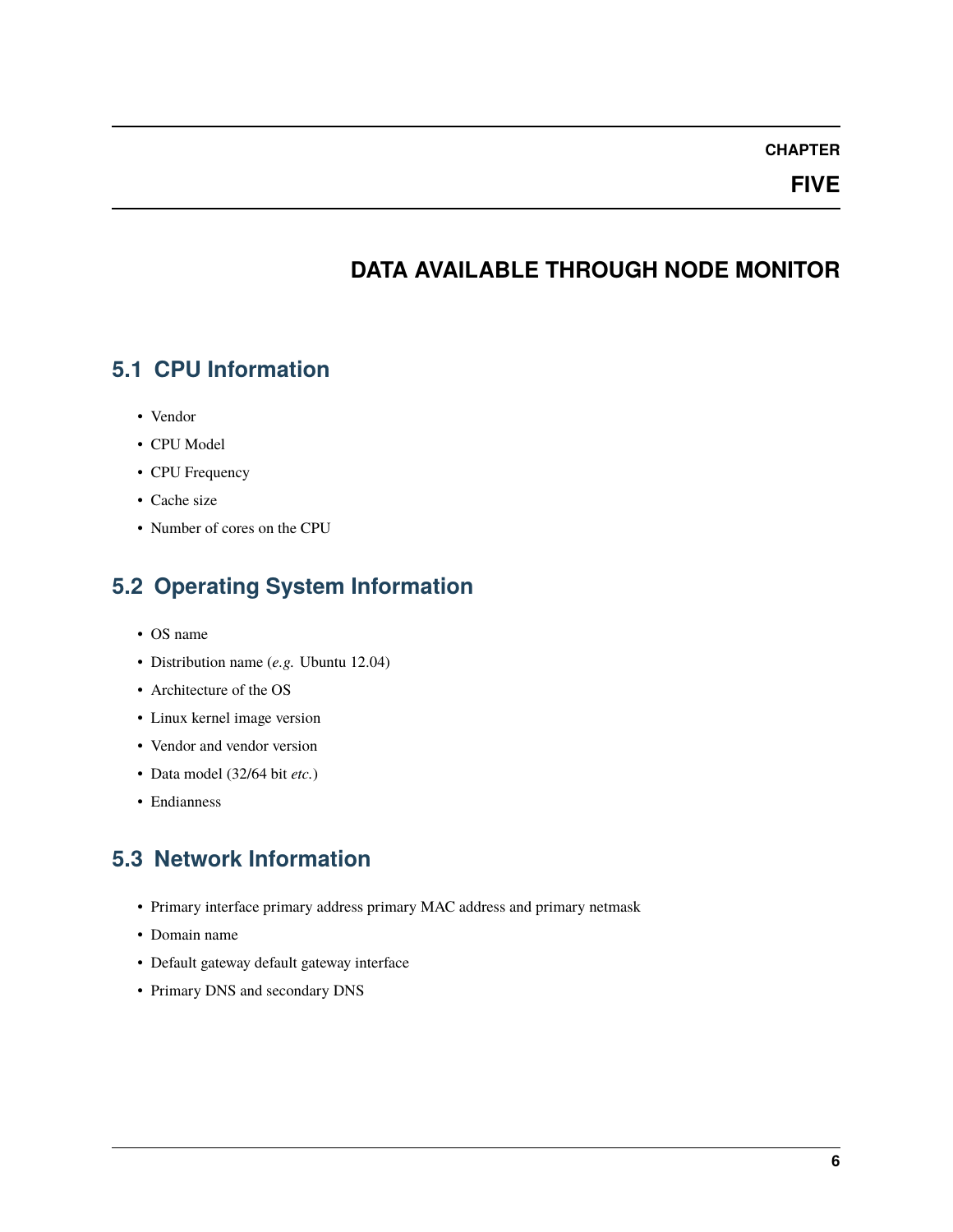### <span id="page-8-0"></span>**5.4 Network Interface Information**

- Interface name
- Interface type (*e.g.* Ethernet Loopback)
- MAC address
- Destination
- Broadcast
- Netmask
- MTU

### <span id="page-8-1"></span>**5.5 Process Information**

- Process ID
- Name
- Current working directory
- Priority
- Number of threads in the process
- OSPL environment variables (*e.g.* OSPL\_URI, OSPL\_HOME, *etc.*)

### <span id="page-8-2"></span>**5.6 Network Interface Statistics**

- RX values: bytes packets errors dropped overruns and frame
- TX values: bytes packets errors dropped overruns collisions and carrier

### <span id="page-8-3"></span>**5.7 Memory Statistics**

- Total system memory
- Total used system memory
- Total free system memory
- Actual total used system memory
- Actual total free system memory
- Total swap size
- Total used swap size
- Total free swap size
- RAM size in MB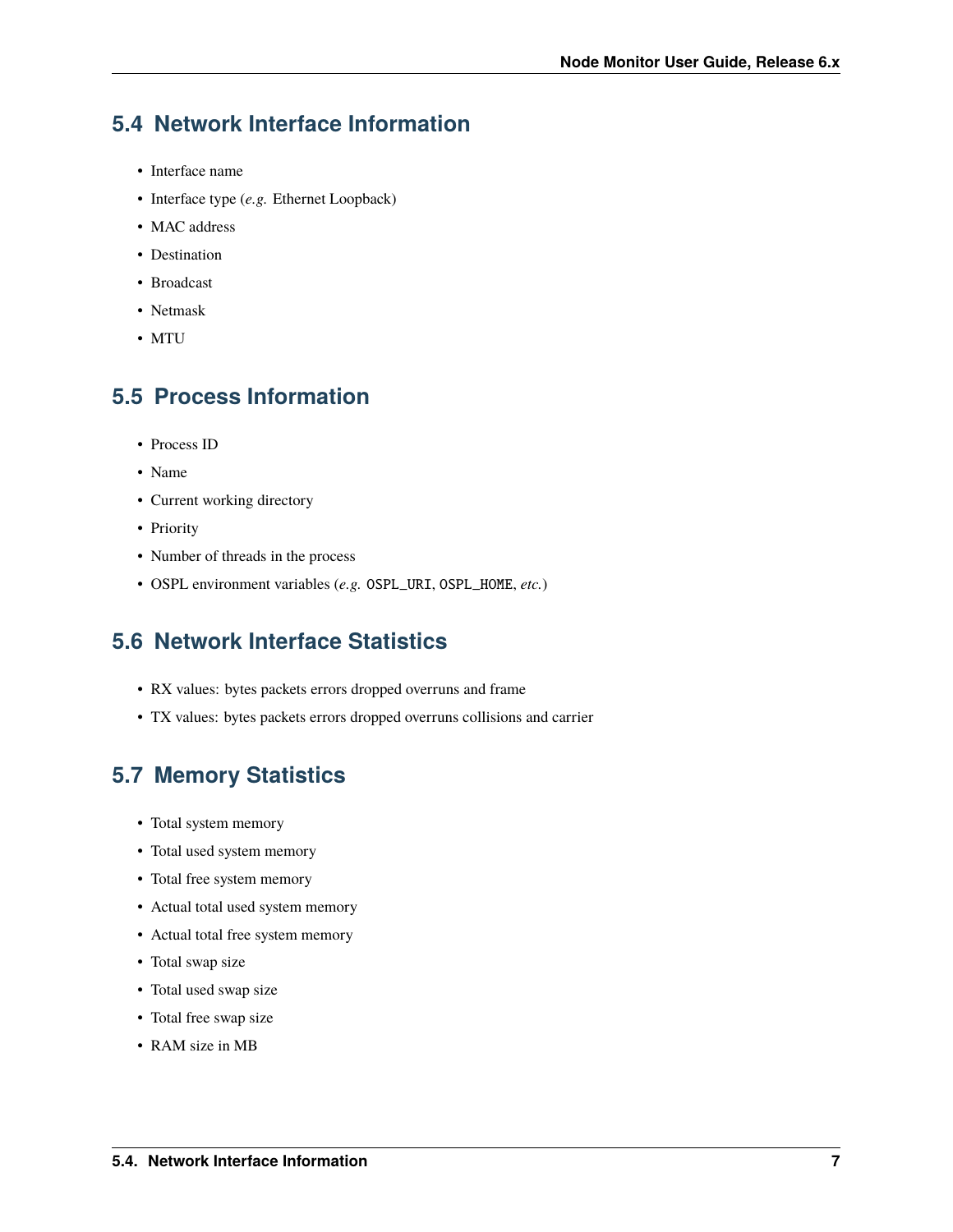### <span id="page-9-0"></span>**5.8 CPU statistics**

- Load and load average
- Total number of processes in idle state
- Total number of processes in running state
- Total number of processes in sleeping state
- Total number of zombie processes
- Total number of processes
- Total number of threads

# <span id="page-9-1"></span>**5.9 Process Memory Statistics:**

- Process ID
- Resident memory size used in Bytes
- Shared memory size used in Bytes
- Number of minor page faults
- Number of major page faults
- Total number of page faults (Major + Minor)
- Virtual memory size used in Bytes

# <span id="page-9-2"></span>**5.10 Process CPU Statistics**

- Process ID
- Percent CPU used
- Start time in milliseconds (Epoch time)
- Total CPU time in milliseconds (User + System)
- User CPU time in milliseconds
- System CPU time in milliseconds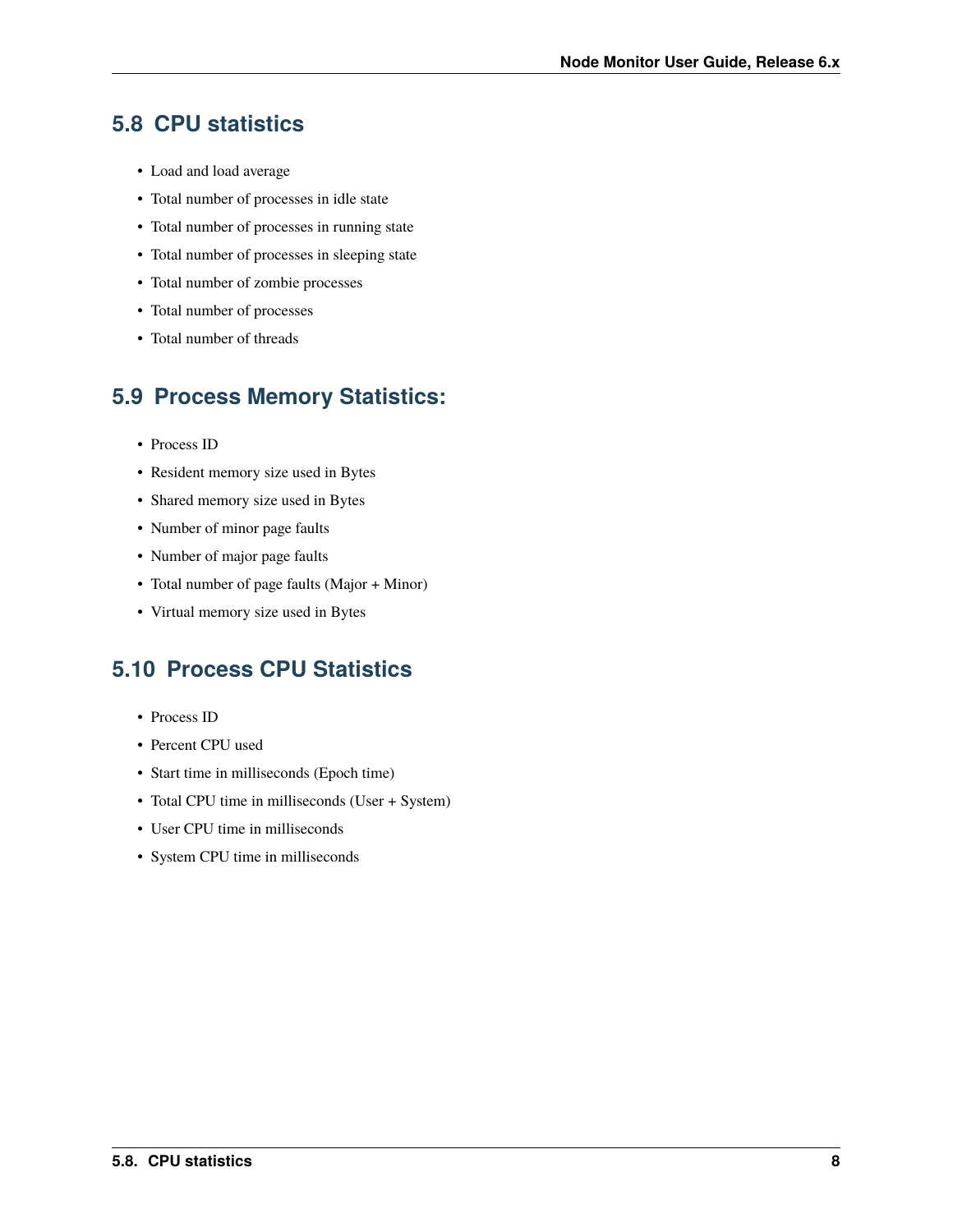| PROCESS_CPU_STATS        |  |
|--------------------------|--|
| 15927                    |  |
| 0.024975024975025        |  |
| 1402582003000            |  |
| 17220                    |  |
| 13060                    |  |
| 4160                     |  |
| <b>PROCESS MEM STATS</b> |  |
| 15969                    |  |
| 60477440                 |  |
| 15241216<br>15969        |  |
| 19708                    |  |
| 46                       |  |
| 19754                    |  |
| 1793462272               |  |
|                          |  |

#### Fig. 1: **Example Process Memory & CPU statistics**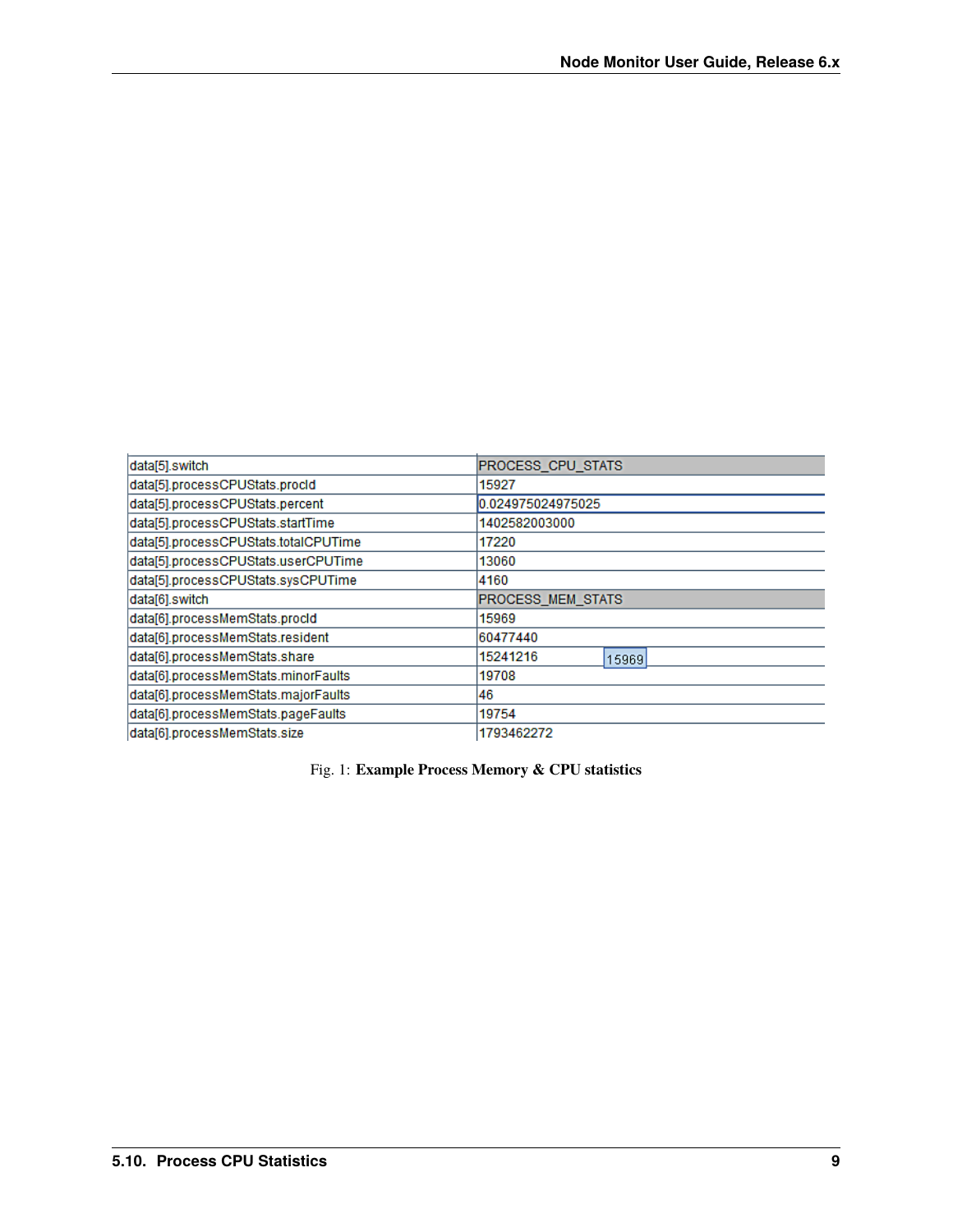# **SIX**

# **REFERENCES**

#### <span id="page-11-1"></span><span id="page-11-0"></span>**Sigar API**

<https://github.com/hyperic/sigar>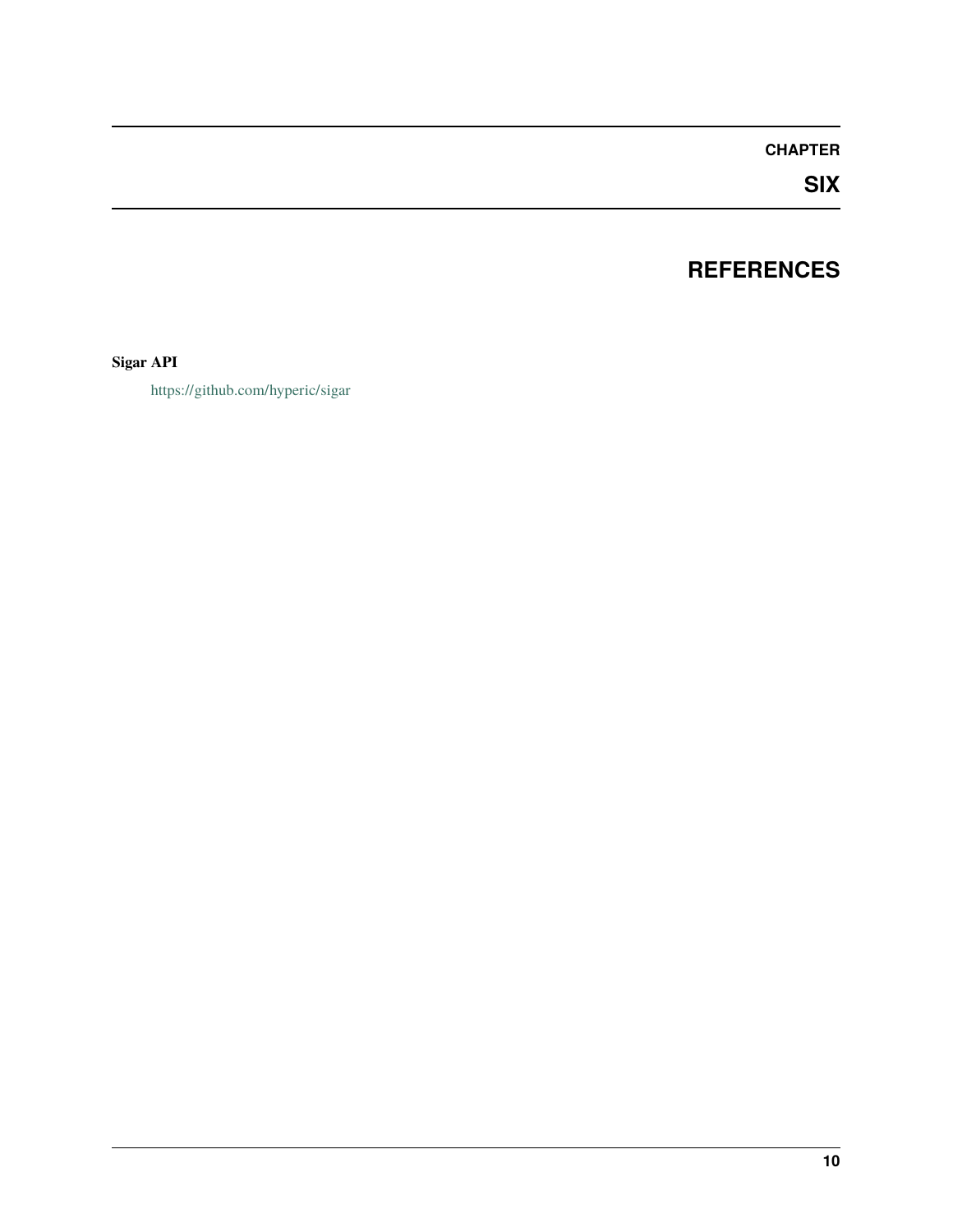#### **SEVEN**

### **CONTACTS & NOTICES**

### <span id="page-12-1"></span><span id="page-12-0"></span>**7.1 Contacts**

#### **ADLINK Technology Corporation**

400 TradeCenter Suite 5900 Woburn, MA 01801 USA Tel: +1 781 569 5819

#### **ADLINK Technology Limited**

The Edge 5th Avenue Team Valley Gateshead NE11 0XA UK Tel: +44 (0)191 497 9900

#### **ADLINK Technology SARL**

28 rue Jean Rostand 91400 Orsay France Tel: +33 (1) 69 015354

Web: <https://www.adlinktech.com/en/data-distribution-service> Contact: <https://www.adlinktech.com/en/data-distribution-service> E-mail: [ist\\_info@adlinktech.com](mailto:ist_info@adlinktech.com) LinkedIn: <https://www.linkedin.com/company/79111/> Twitter: [https://twitter.com/ADLINKTech\\_usa](https://twitter.com/ADLINKTech_usa) Facebook: <https://www.facebook.com/ADLINKTECH>